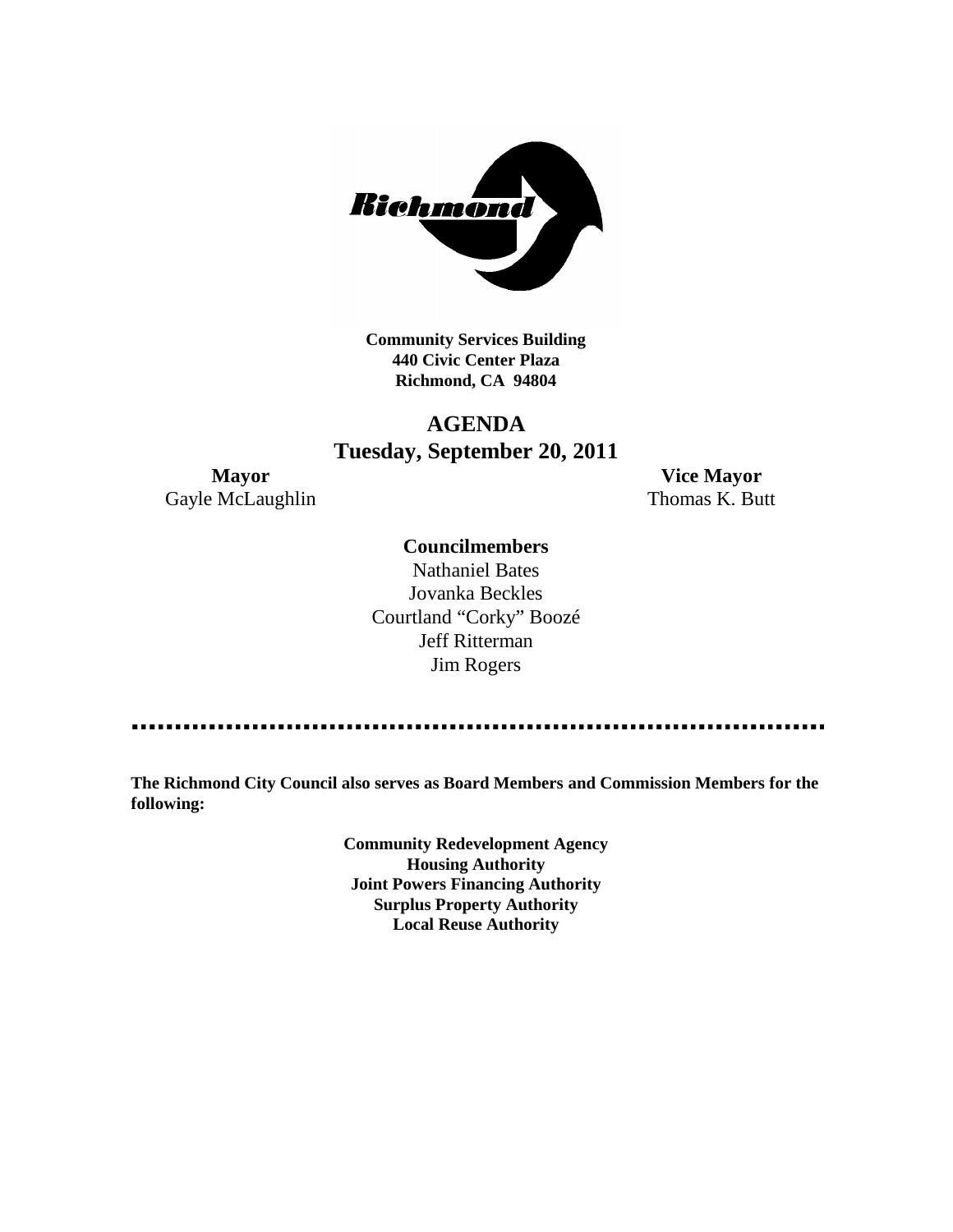# **MEETING PROCEDURES**

The City of Richmond encourages community participation at its City Council meetings and has established procedures that are intended to accommodate public input in a timely and time-sensitive way. As a courtesy to all members of the public who wish to participate in City Council meetings, please observe the following procedures:

**PUBLIC COMMENT ON AGENDA ITEMS:** Anyone who desires to address the City Council on items appearing on the agenda must complete and file a pink speaker's card with the City Clerk **prior** to the City Council's consideration of the item. Once the City Clerk has announced the item and discussion has commenced, no person shall be permitted to speak on the item other than those persons who have submitted their names to the City Clerk. Your name will be called when the item is announced for discussion. **Each speaker will be allowed TWO (2) MINUTES to address the City Council on NON-PUBLIC HEARING items listed on the agenda.**

**OPEN FORUM FOR PUBLIC COMMENT:** Individuals who would like to address the City Council on matters not listed on the agenda or on **Presentations, Proclamations and Commendations, Report from the City Attorney, or Reports of Officers** may do so under Open Forum. All speakers must complete and file a pink speaker's card with the City Clerk **prior** to the commencement of Open Forum. **The amount of time allotted to individual speakers shall be determined based on the number of persons requesting to speak during this item. The time allocation for each speaker will be as follows: 15 or fewer speakers, a maximum of 2 minutes; 16 to 24 speakers, a maximum of 1 and one-half minutes; and 25 or more speakers, a maximum of 1 minute.**

#### **SPEAKERS ARE REQUESTED TO OCCUPY THE RESERVED SEATS IN THE FRONT ROW BEHIND THE SPEAKER'S PODIUM AS THEIR NAME IS ANNOUNCED BY THE CITY CLERK.**

**CONSENT CALENDAR:** Consent Calendar items are considered routine and will be enacted, approved or adopted by one motion unless a request for removal for discussion or explanation is received from the audience or the City Council. A member of the audience requesting to remove an item from the Consent Calendar must complete and file a speaker's card with the City Clerk **prior to the City Council's consideration of Agenda Review.** An item removed from the Consent Calendar may be placed anywhere on the agenda following the City Council's agenda review.

*The City Council's adopted Rules of Procedure recognize that debate on policy is healthy; debate on personalities is not. The Chairperson has the right and obligation to cut off discussion that is too personal, too loud, or too crude.*

**\*\*\*\*\*\*\*\*\*\*\*\*\*\*\*\*\*\*\*\*\*\*\*\*\*\*\*\*\*\*\*\*\*\*\*\*\*\*\*\*\*\*\*\*\*\*\*\*\*\*\*\*\*\*\*\*\*\***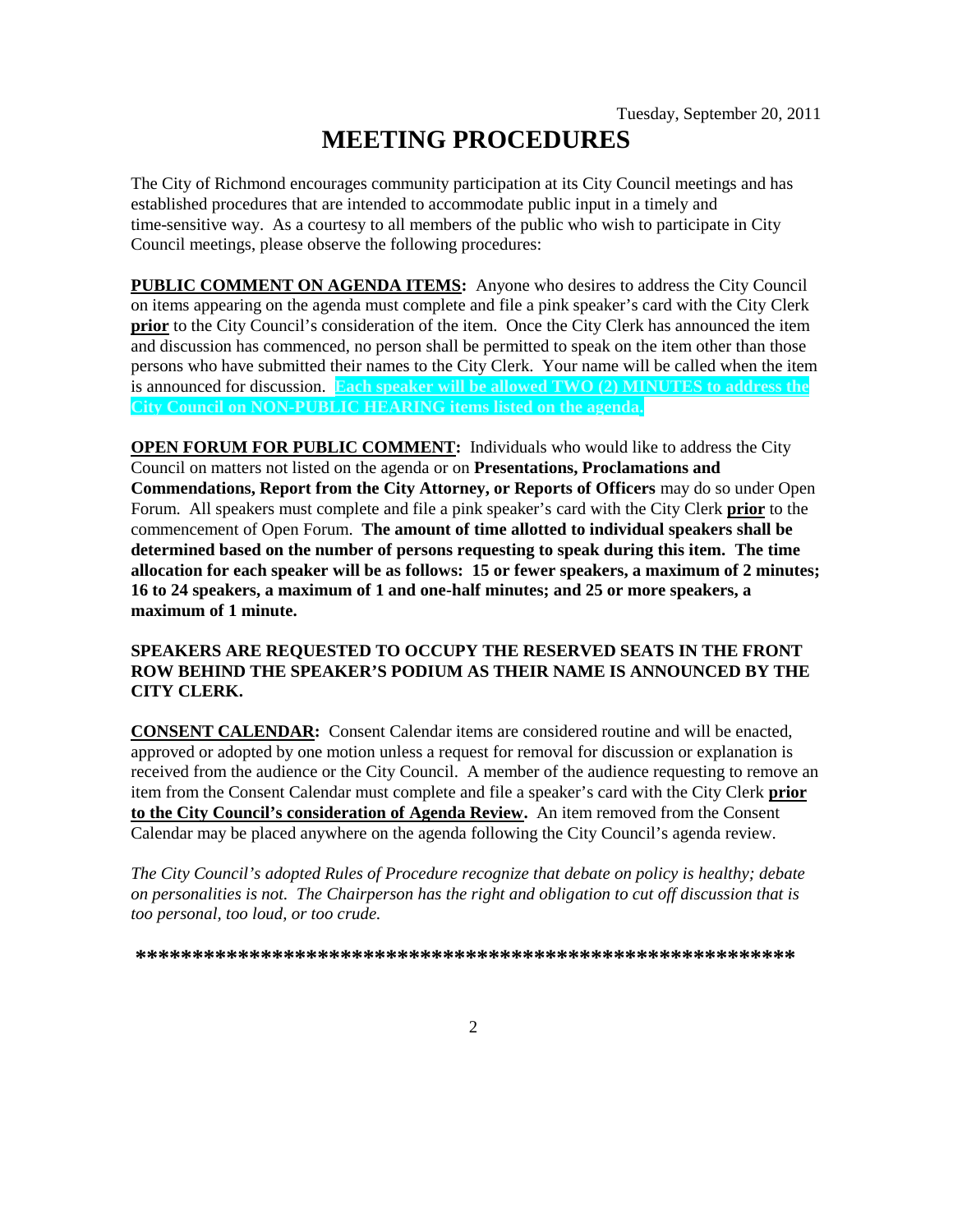## **EVENING OPEN SESSION**

5:30 p.m.

#### **A. ROLL CALL**

#### **B. PUBLIC COMMENT**

#### **C. ADJOURN TO CLOSED SESSION**

## **CLOSED SESSION**

Shimada Room of the Community Services Building

#### **A. CITY COUNCIL**

**A-1.** CONFERENCE WITH LEGAL COUNSEL - EXISTING LITIGATION (Subdivision [a] of Government Code Section 54956.9):

East vs. City of Richmond

**A-2.** CONFERENCE WITH LEGAL COUNSEL - ANTICIPATED LITIGATION (Initiation of litigation pursuant to Subdivision (c) of Government Code Section 54956.9):

One case

**\*\*\*\*\*\*\*\*\*\*\*\*\*\*\*\*\*\*\*\*\*\*\*\*\*\*\*\*\*\*\*\*\*\*\*\*\*\*\*\*\*\*\*\*\*\*\*\*\*\*\*\*\*\*\*\*\*\***

## **RICHMOND CITY COUNCIL**

6:30 p.m.

- **A. PLEDGE TO THE FLAG**
- **B. ROLL CALL**
- **C. STATEMENT OF CONFLICT OF INTEREST**
- **D. OPEN FORUM FOR PUBLIC COMMENT**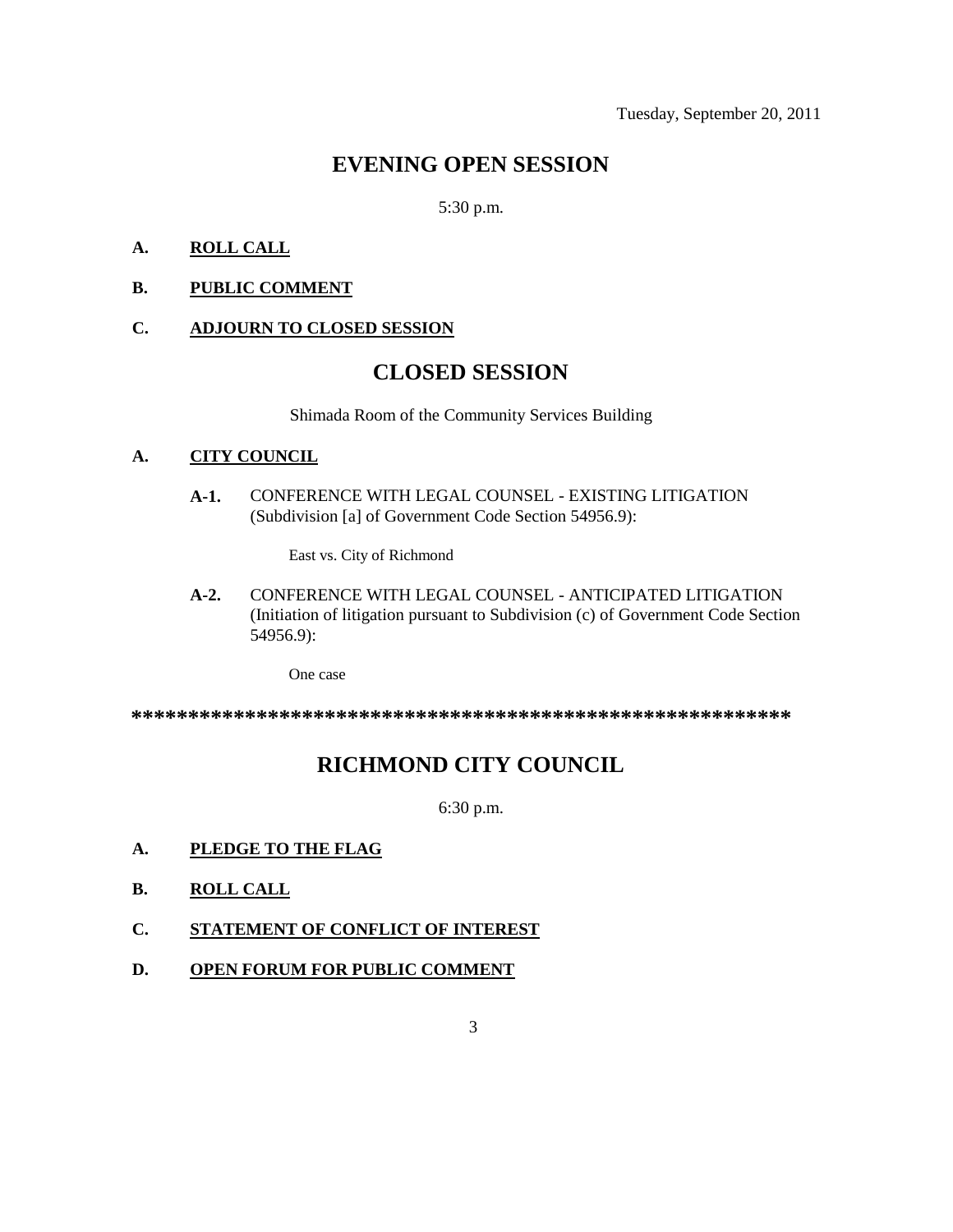#### **E. AGENDA REVIEW**

#### **F. PRESENTATIONS, PROCLAMATIONS, AND COMMENDATIONS**

- **F-1.** RECOGNITION of local hero and Leadership High School student, Victor Martin - Mayor McLaughlin (620-6503).
- **F-2.** PROCLAMATION recognizing Fall Prevention Week September 19th through 25th - Mayor McLaughlin (620-6503).

#### **G. REPORT FROM THE CITY ATTORNEY OF FINAL DECISIONS MADE AND NON-CONFIDENTIAL DISCUSSIONS HELD DURING CLOSED SESSION**

#### **H. CITY COUNCIL CONSENT CALENDAR**

- **H-1.** ADOPT a resolution approving an amendment to the existing contract with ADT, to extend the warranty service for the existing City of Richmond CCTV Program, and to expand the current system through purchase, installation, and servicing of additional CCTV equipment for the period July 1, 2011, through December 18, 2012, in an amount not to exceed \$375,000 - Police Department (Chief Chris Magnus 621-1802).
- **H-2.** APPROVE an amendment to the contract with Manatt, Phelps & Phillips, LLP to continue efforts in seeking funding from the six-year Surface Transportation Reauthorization Bill for transit, rail, and other infrastructure projects in the City of Richmond, increasing the contract in an amount not to exceed \$40,000, with half of the cost coming from Cybertran International, Inc. for a net cost to the City of \$20,000, and extending the term to December 31, 2011 - City Manager's Office (Bill Lindsay 620-6512).
- **H-3.** APPROVE a construction contract with Whiteside Concrete Construction, the lowest responsive bidder, to perform the Wharf Street At-Grade Railroad Crossing Improvements Project Fiscal Year 2011/2012 in an amount not to exceed \$29,689, with an additional contingency and reserve not to exceed \$2,968.90 - Engineering Services Department (Edric Kwan/Steven Tam 307- 8112).
- **H-4.** ADOPT an ordinance (second reading) of the City of Richmond adding Chapter 11.05 to Article XI of the Richmond Municipal Code prohibiting possession or discharge of fireworks - Vice Mayor Butt (620-6581).